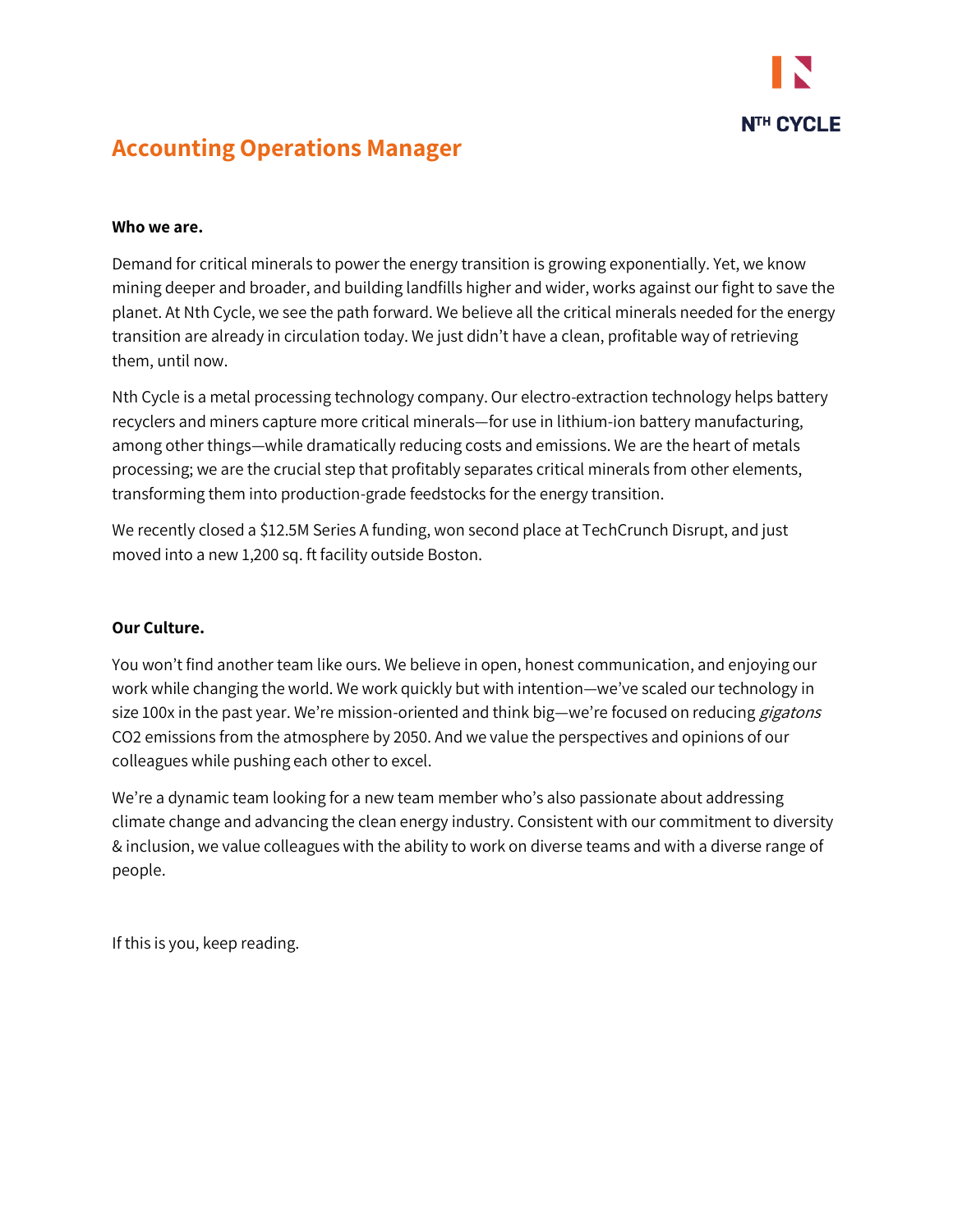

# **Position description.**

Nth Cycle is looking for an Accounting Operations Manager who will partner closely with all teams across our growing organization to help us redefine the critical mineral supply chain with our innovative Electro-extraction technology. This role with report directly to the CFO and be the transactional engine of the company.

You will report directly to the CFO to run the transactional engine behind our business, overseeing accounts payable and payroll. This position will manage processing of payments to vendors, with a focus on building robustness in terms of efficiency, controls, and compliance.

# **Key responsibilities and accountabilities.**

- Manage day-to-day transaction processing of all accounts payable.
- Maintain records for all payments.
- Help the office manager, supply chain and human resource teams create, implement, and maintain processes for internal controls
- Responsible for ensuring proper approvals, data management, and transaction coding
- Work closely with external accounting team to manage monthly accounting close and all reporting requirements
- Support FP&A efforts and other management needs
- Consistently embody Nth Cycle's company values
- Act with the employee and vendor experience top of mind, continuously seeking feedback, inefficiencies, and maintaining business relationships based on trust and respect